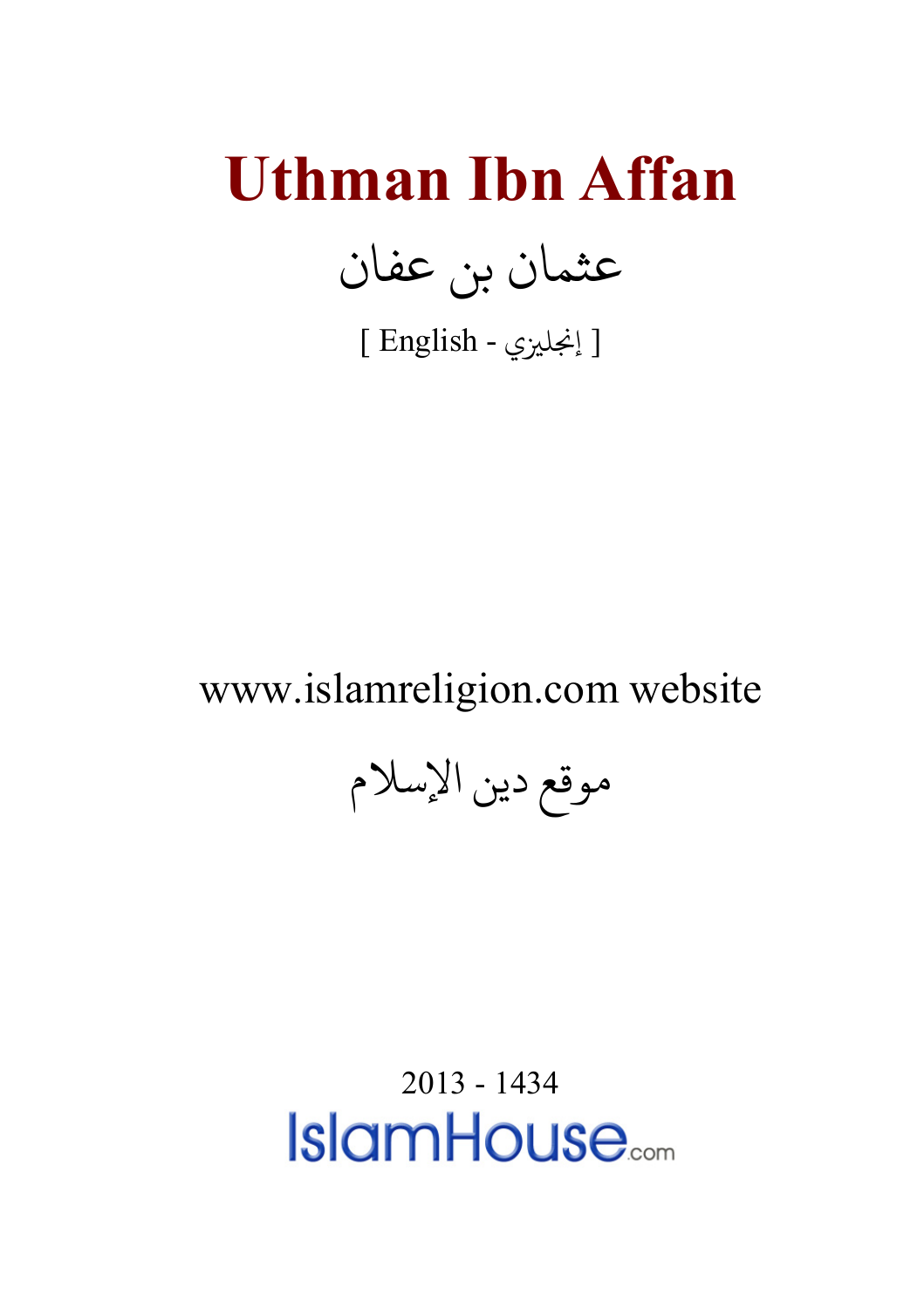

Uthman ibn Affan was the third of Prophet Muhammad's successors. He was known as the leader of the faithful and ruled for approximately 12 years. The first six years were times of relative tranquillity and peace, however the last years of his reign were marred by internal conflict, and pockets of rebels trying to cause havoc throughout the Caliphate. Uthman is remembered as a pious, gentle, and kind man, known for his modesty and shyness, and admired for his generosity. He ruled with impartial justice and mild and humane policies, based on his obedience to God and his love for Prophet Muhammad and the Muslim nation.

Uthman, may God be pleased with him, was born seven years after Prophet Muhammad, may the mercy and blessings of God be upon him, and belonged to the Umayyad branch of the Quraish tribe. The Umayyads were the most influential clan of the Quraish, they were the strongest and wealthiest, and Uthman was their "golden child", the most beloved, due to his good manners and shyness. Like his predecessor Omar ibn Al Khattab, Uthman was able to read and write. This was an unusual skill in pre Islamic Arabia and Uthman became a successful trader and cloth merchant. Throughout his life he was known as a kind, generous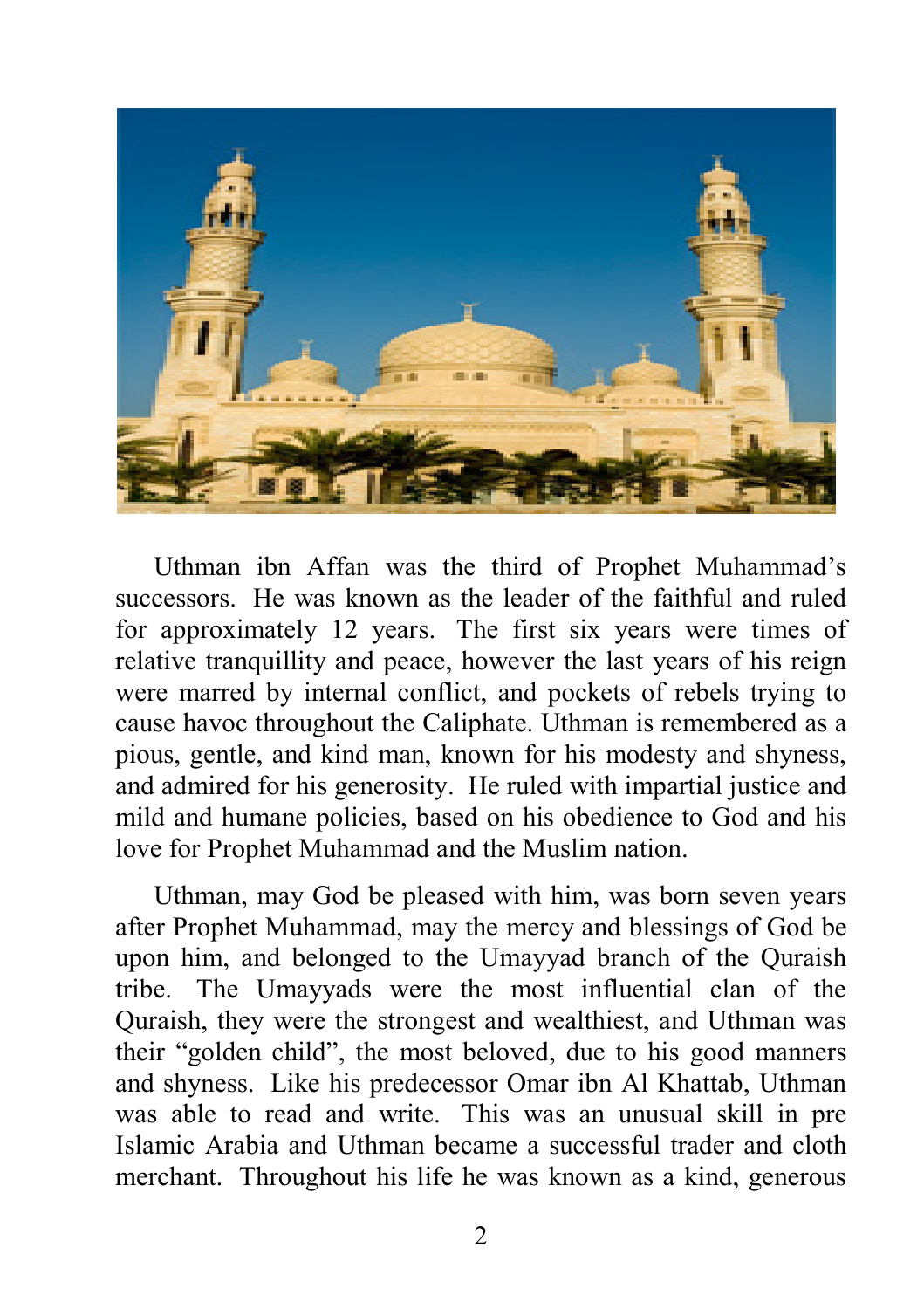man and even before his conversion to Islam he would freely give money to help those in need.

It was his close friend Abu Bakr who introduced Uthman to Islam and he embraced the new religion at the age of thirty-four. This was during the very early days of Islam when the men of Mecca were systematically abusing and torturing any converts to Islam. In spite of the abuse, Uthman would not give up his Islam and in time Uthman was married to Prophet Muhammad's daughter, Ruqiayah, thus strengthening his relationship to the Prophet.

The abuse and torture continued and Uthman's wealthy family and status in society as a merchant did not protect him. He was abused and tortured even by members of his own family; his uncle shackled his hands and feet and shut him in a dark enclosed room. The continual bad treatment by his close family led Uthman and his wife to participate in the first migration to Abyssinia. Prophet Muhammad praised his forbearing character and said "After Lot, Uthman is the first man who, with his wife, has given up the comfort of his home for the sake of God". After some time Uthman and Ruqiayah returned to Mecca to be with the struggling Muslims and their beloved father and Prophet.

Uthman formed a very close relationship with Prophet Muhammad, and he gained intricate knowledge about the religion of Islam. He narrated 146 traditions directly from the Prophet himself and was one of very few people who were able to write down Quran. Uthman also became a reference point for those trying to learn the rituals of worship. He understood and was able to instruct others in the rituals of ablution, prayer, and other Islamic obligations. Uthman also participated in the migration to Medina and here he assisted Prophet Muhammad in establishing the Muslim nation. Prophet Muhammad even referred to him as his assistant.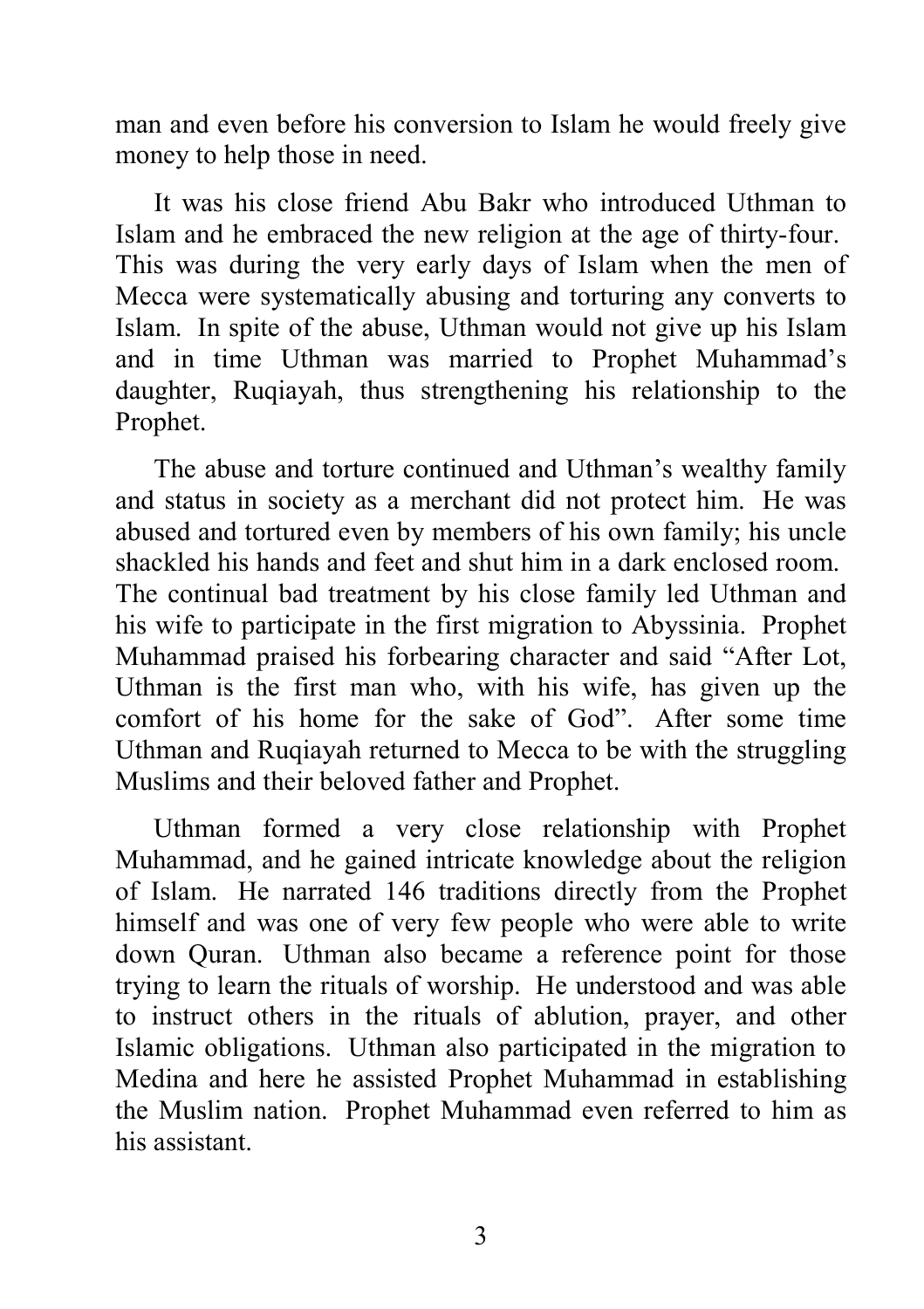In Medina, water was scarce and control of the wells was tightly held by several men. Because he was a skilful trader and negotiator, Uthman set about trying to procure a well for the use of the Muslims. He negotiated a price for half a well; he would have control one day and the other owner the next day. However, Uthman gave his water to the Muslims freely, so nobody wanted to pay for the water on the alternate days. The original owner of the well had no choice but to sell his half of the well to Uthman who nevertheless paid a fair price for it. Uthman continued to allow the water to be used freely by all and never reminded the people of his charity. He was humble and modest.

Uthman gave freely from his wealth to please God and His messenger Muhammad. Historical Islamic stories mention that every Friday Uthman would buy slaves for the purpose of setting them free and that although he was wealthy he was often without servants because of this habit. When Prophet Muhammad and the Muslim armies were going to fight the Byzantines at Tabuk, he called on the wealthier people to give from their wealth and property to support and equip the soldiers. Uthman presented 200 saddled camels and 200 ounces of gold. He also gave 1,000 dinars. Prophet Muhammad kept asking for donations hoping to inspire others to give as freely as Uthman. However, it was Uthman who surpassed them all and gave a total of 900 equipped  $camels$ <sup>[1](#page-0-0)</sup>

The portrait we are able to build of Uthman is that of a generous, unassuming, and kind man. He was known for his humbleness, modesty, and piety. Uthman would often spend the nights in prayer and he was known to fast often, sometimes on alternative days. In spite of his wealth, he lived simply and would often sleep, wrapped in a blanket, on the sand of the mosque. Uthman was appointed as the third leader of the Muslims after Prophet Muhammad by a council of six men. He continued the

j

<span id="page-3-0"></span><sup>1</sup> The Sealed Nectar. Safi Ur Rahman Al Mubarakpuri.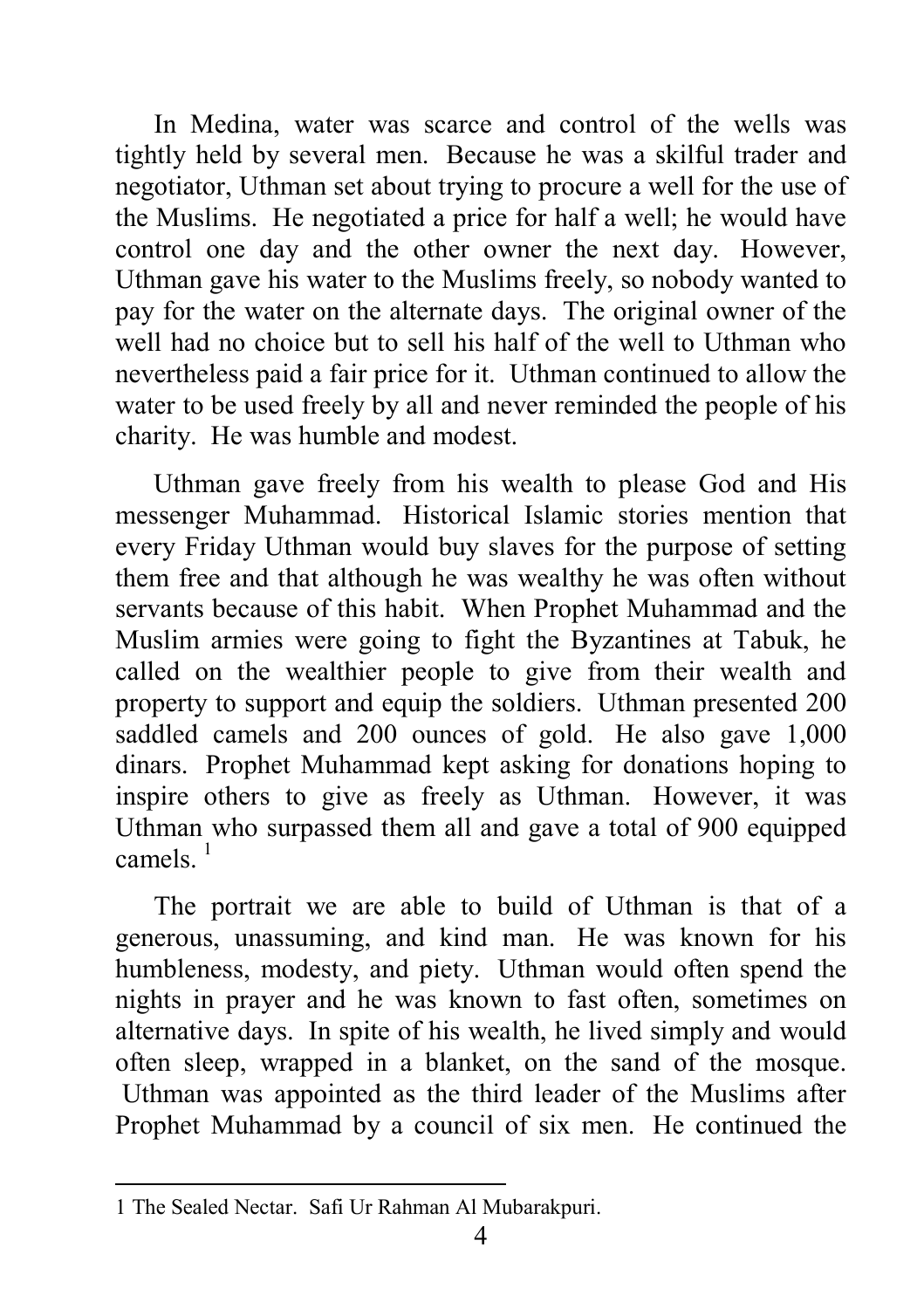humane and just rule of Prophet Muhammad, Abu Bakr, and Omar. He cared for the Muslims and expanded the Muslim Caliphate into Morocco, Afghanistan, and Azerbaijan. For six years, his reign was one of peace and calmness, but the winds of change were blowing over the empire.

Uthman ibn Affan, like his predecessors was a man of the people. He was modest, shy, and humble but still his later reign was marred by infighting and rebellion. God had chosen Uthman to be the third leader but the people of dissension plotted to remove him from this noble position. Prophet Muhammad had prophesized that Uthman would be placed in a very difficult situation when he said, **"Perhaps God will clothe you with a shirt, Uthman, and if the people want you to take it off, do not take it off for them."** Uthman did not remove his shirt, his love for God and his Messenger kept him both strong and humble in the face of old age and extreme difficulties.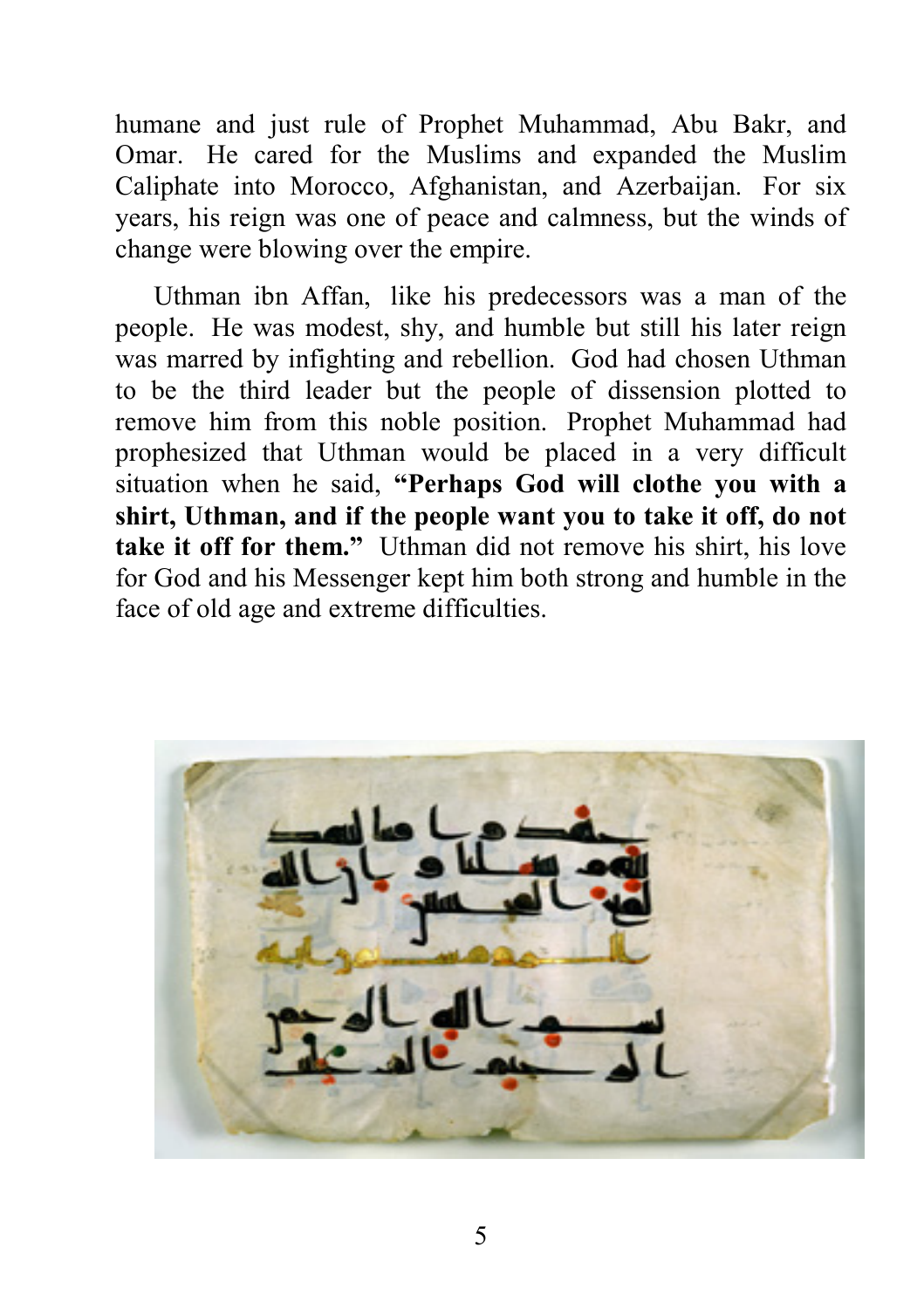Uthman ibn Affan[2](#page-3-0) was a man so loved by Prophet Muhammad, may the mercy and blessings of God be upon him, that he was called *the possessor of two lights*. Uthman was married to Prophet Muhammad's daughter Ruqiayah and when she died, he married Muhammad's other daughter, Umm Kulthum, thus possessing the two lights.

Uthman ibn Affan was appointed Caliph (leader of the Muslim nation) through a process of consultation and careful deliberation. On his deathbed, Omar ibn Al Khattab appointed a council of six men to choose a new leader. It was a time of confusion and chaos for the Muslims, small disagreements were becoming obstacles. Some people wanted to appoint Ali ibn Abu Talib because he was from Prophet Muhammad's family, others wanted to appoint Uthman because he was from one of the great tribes of Mecca. Ibn Kathir, the respected Islamic scholar of the 14th century suggests that the leader of the council, Abdu Rahman ibn Awf questioned both men and then chose Uthman.

Abdurrahman asked Ali, "Do you swear to rule by the glorious book of God (Quran) and the Sunnah (traditions) of His messenger?" To which he replied, "I hope to act according to my best knowledge and capacity". When Abdurrahman asked Uthman the same question, he replied simply, "I do". It would be too simplistic to suggest that the decision was made solely by the answer to this question but rather it was part of a process of reflection and deliberation. Both men were amongst several who were eminently qualified to lead the Muslim nation. Uthman was a man known to be pious, generous, and modest, perhaps his simple answer reflected his personality. A shy man, who spoke few words but whose heart was filled with love for God and His messenger.

Immediately after being elected, Uthman ibn Affan addressed the people from the minbar previously used by Prophet

j

<sup>2</sup> Based on the work of Imam Ibn Kathir. The Rightly Guided Caliphs.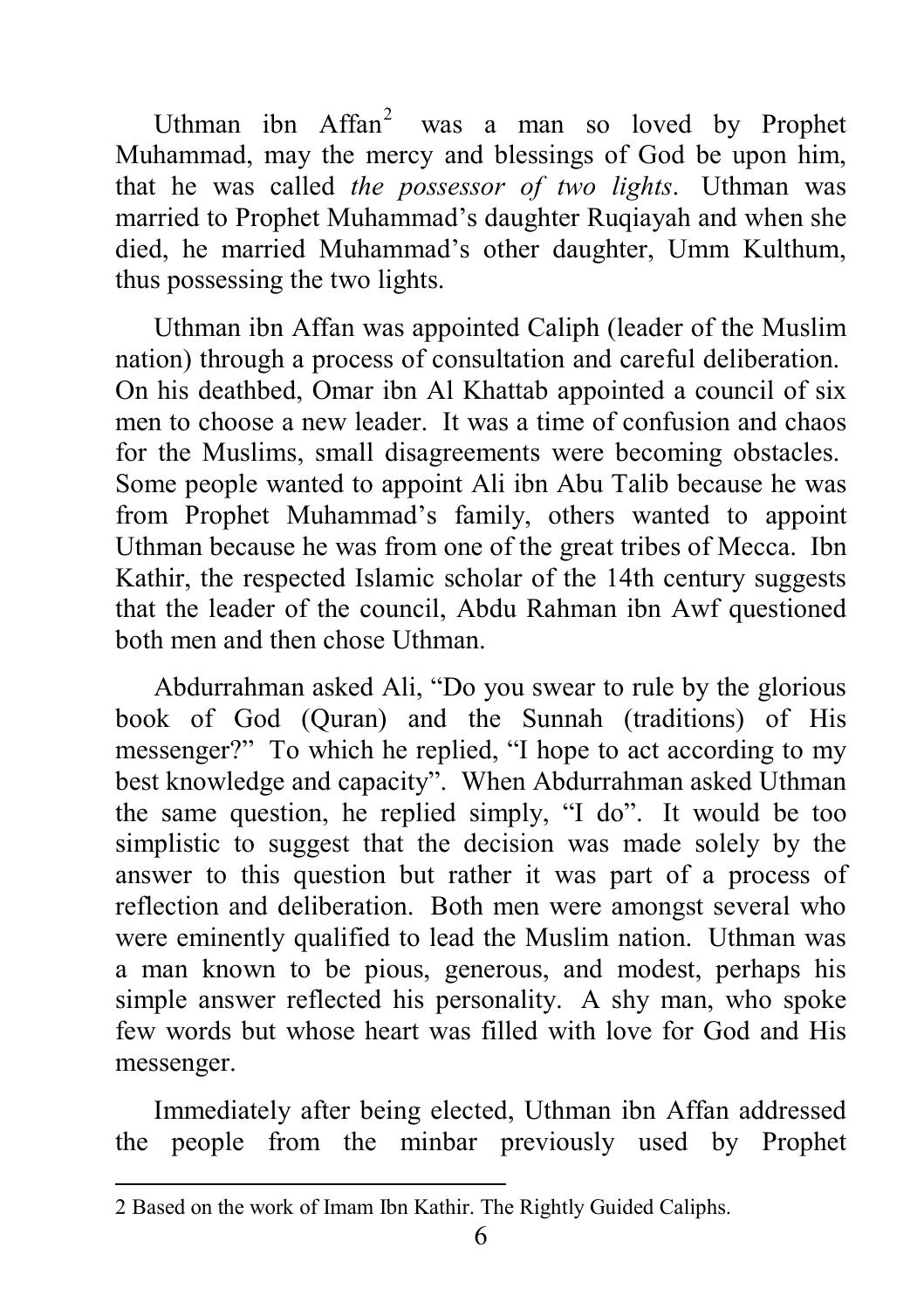Muhammad. He looked at the Muslims and praised God, sent blessings upon Prophet Muhammad, and reminded the people that this world was full of deception. He advised the people to shun living luxurious lives and to seek a place in the hereafter, full of happiness and peace.

"And put forward to them the example of the life of this world, it is like water (rain) which We send down from the sky, and the vegetation of the earth mingles with it, and becomes fresh and green. But (later) it becomes dry and broken pieces, which the winds scatter. And God is Able to do everything. Wealth and children are the adornment of the life of this world. But the good righteous deeds (five compulsory prayers, deeds of God's obedience, good and nice talk, remembrance of God with glorification, praises and thanks, etc.), that last, are better with your Lord for rewards and better in respect of hope." (Quran 18:  $45 - 46$ 

Uthman was a pious man who loved and trusted God completely, thus his first action as leader was to assure the people that he would guide them according to the way of the Prophet and Caliphs Abu Bakr and Omar ibn Al Khattab. Uthman was turning 70 when he became leader of the Muslims and for many years, he had refrained from the pleasures of this life in order to seek nearness to God. After setting a tone of piety and concern for Muslims that would be the hallmark of his reign, Uthman turned his attention to giving direction to the governors and the Muslim armies.

To the governors Uthman expressed his desire for them to serve the people, and never to exploit them. He sent prominent companions of Prophet Muhammad, as his personal deputies to the provinces to scrutinize the conduct of officials and the condition of the people. Uthman reminded the armies to follow the clear guidelines set down by Omar ibn Al Khattab and asked them never to forget that they were defending the believers. Extensive conquests were made during the reign of Uthman, including parts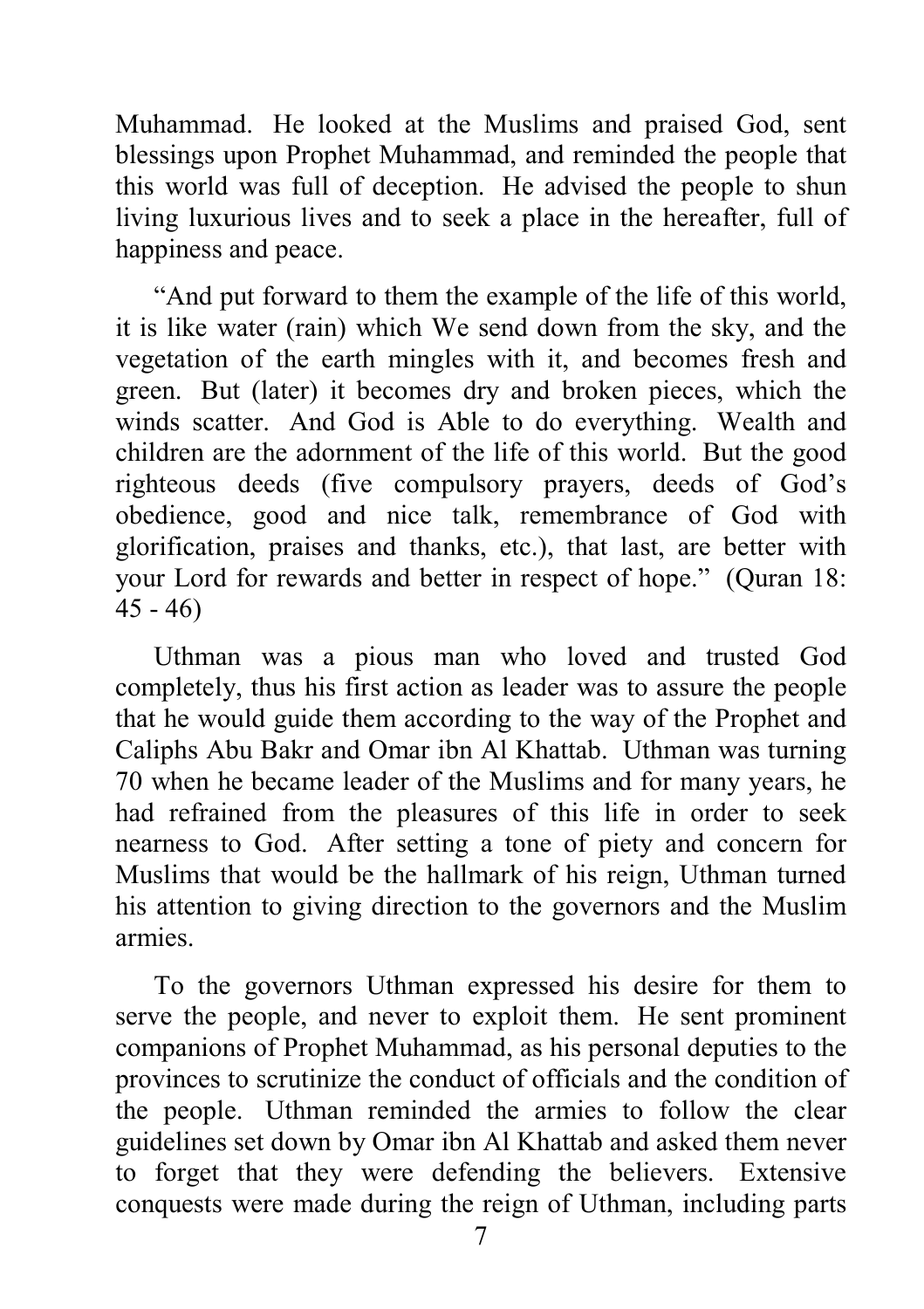of Spain, Morocco, and Afghanistan. Uthman was also the first Caliph to organise a navy. He reorganised the administrative divisions of the Muslim Caliphate, expanded, and initiated many public projects. Perhaps Uthman's most astounding contribution to the Muslims was his compilation of the Quran.

## **The Uthmani Quran**

After the death of Prophet Muhammad and during the time of the Caliphs, hundreds of thousands of non-Arabs converted to Islam. Consequently, the Quran began to be recited and written in various different dialects and scripts. One of Prophet Mohammad's companions, and Uthman's friend Hudhaifah, whilst on a journey noticed that there were many different recitations of Quran throughout the Muslim Empire. Hudhaifah suggested to Uthman that there be an official version written in the style used in Medina.

Uthman knew the Quran by heart and had intimate knowledge of the context and circumstances relating to each verse. The Quran had been gathered during the time of Abu Bakr and was in the safekeeping of Prophet Muhammad's wife Hafsah. Uthman took possession of the originals and ordered some of the most trusted companions to make careful copies. He then ordered all other *unofficial* copies to be burned or otherwise destroyed. Five official copies were sent to the greatest cities of the Muslim Caliphate. Original copies exist to this day in Tashkent, Uzbekistan and the Topkapi Palace in Istanbul, Turkey.

## **A Tragic End**

The final six years of Uthman's reign were marked by rebellion. Some of the governors that had been appointed during the reign of Uthman were heavy handed and to some extent unjust. In this way, the seeds of dissension spread and many of the people began to love the luxuries of life that Uthman had warned against. Conspiracies arose and it was difficult for Uthman to discern